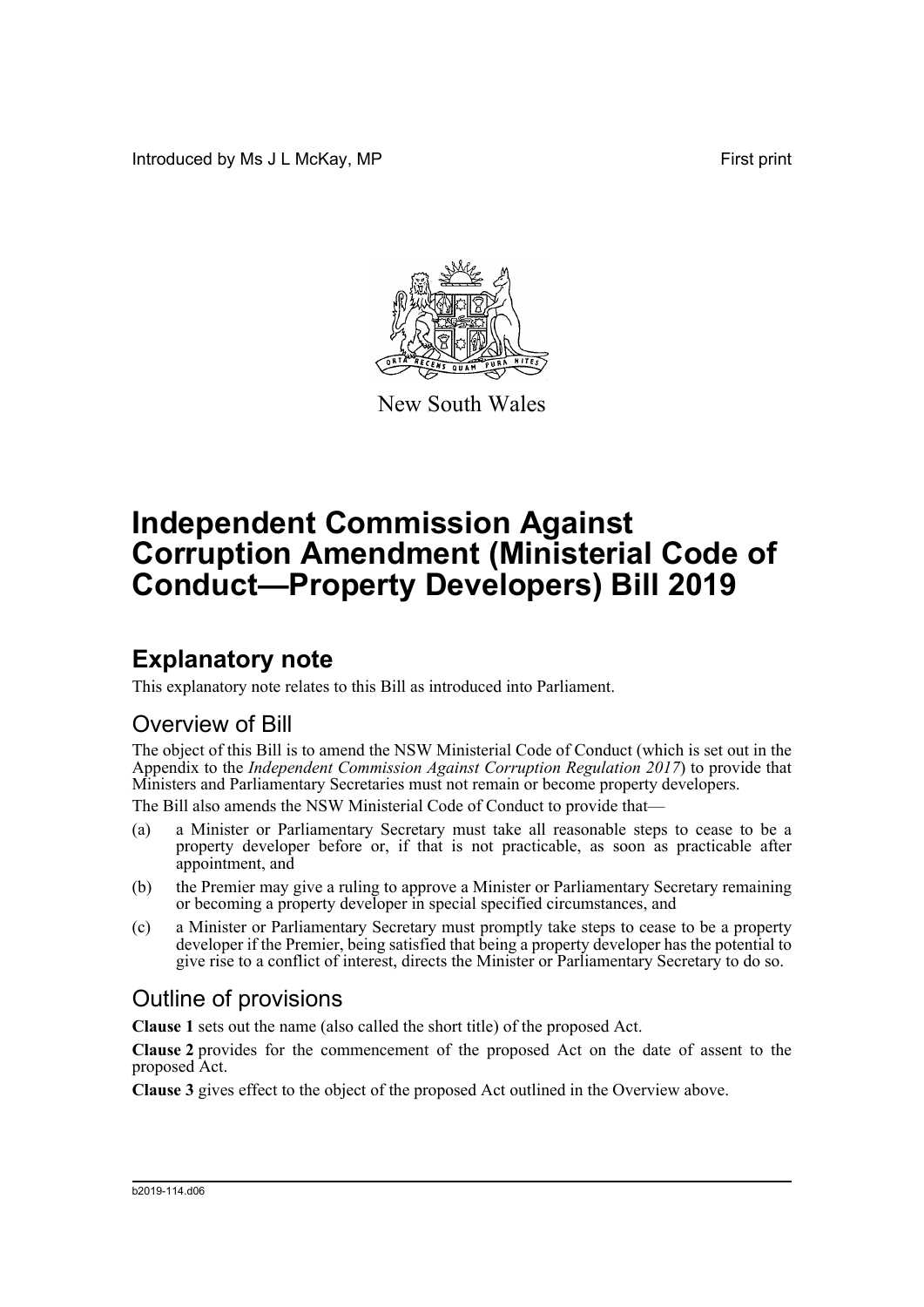Introduced by Ms J L McKay, MP **First** print

Page



New South Wales

## **Independent Commission Against Corruption Amendment (Ministerial Code of Conduct—Property Developers) Bill 2019**

### **Contents**

|                                                                           | r ayc |
|---------------------------------------------------------------------------|-------|
| Name of Act                                                               |       |
| Commencement                                                              |       |
| Amendment of Independent Commission Against Corruption Regulation<br>2017 |       |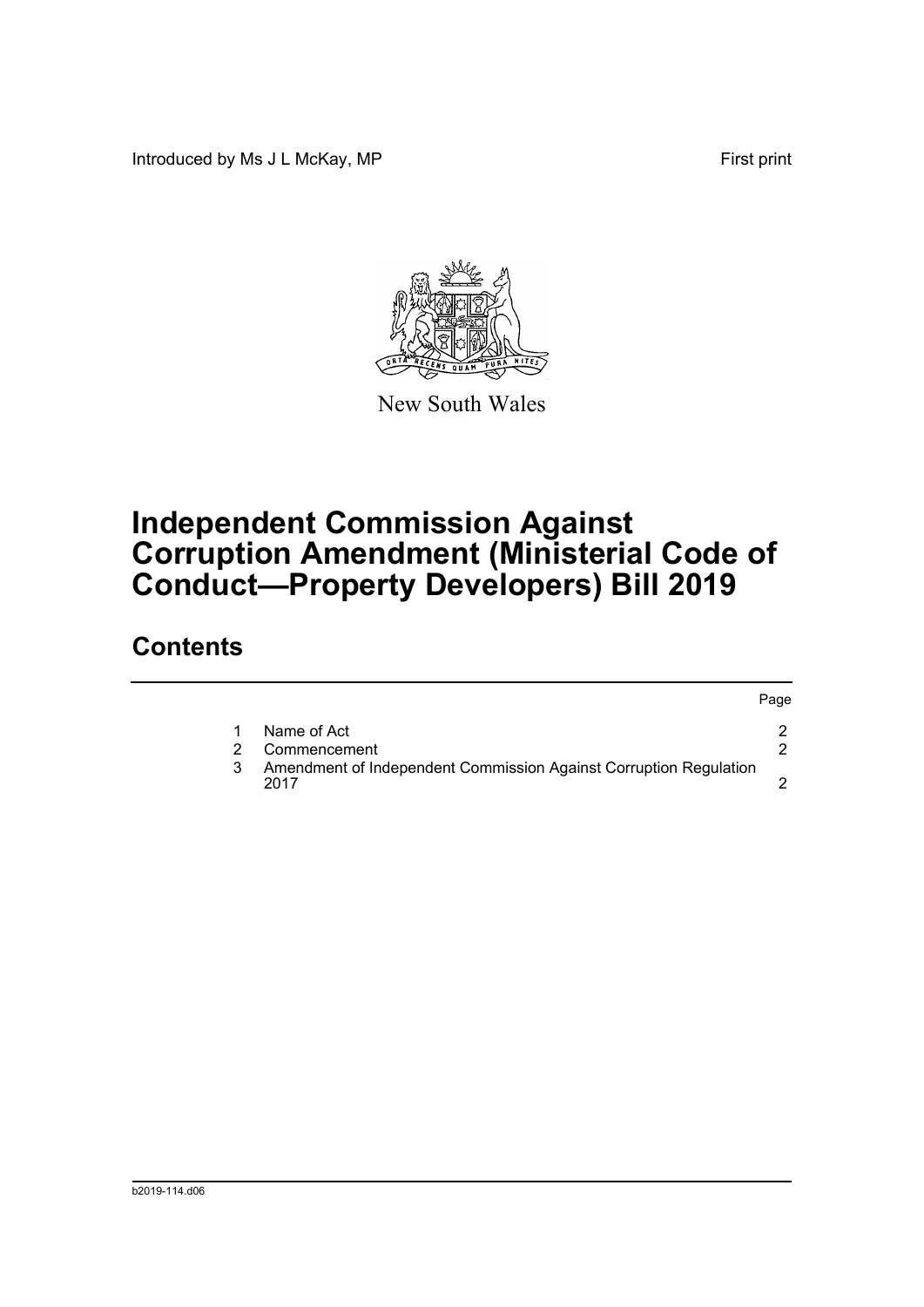

New South Wales

## **Independent Commission Against Corruption Amendment (Ministerial Code of Conduct—Property Developers) Bill 2019**

No , 2019

#### **A Bill for**

An Act to amend the NSW Ministerial Code of Conduct set out in the Appendix to the *Independent Commission Against Corruption Regulation 2017* to prohibit Ministers and Parliamentary Secretaries from remaining or becoming property developers; and for related purposes.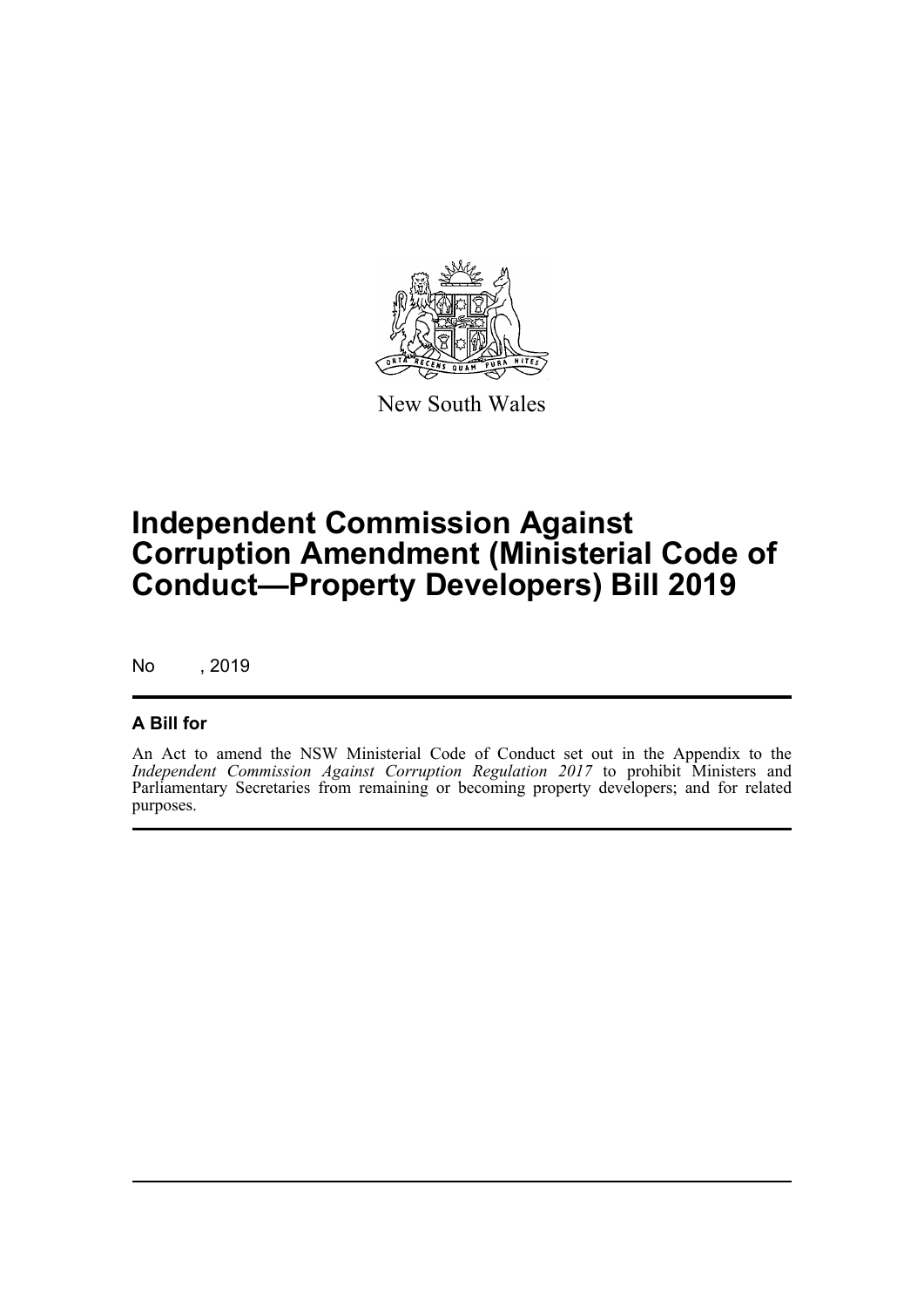<span id="page-3-2"></span><span id="page-3-1"></span><span id="page-3-0"></span>

|              |                                                                                                                                    |                                                       |     | The Legislature of New South Wales enacts-                                                                                                                                                                                                                                                                                   | 1                          |  |  |
|--------------|------------------------------------------------------------------------------------------------------------------------------------|-------------------------------------------------------|-----|------------------------------------------------------------------------------------------------------------------------------------------------------------------------------------------------------------------------------------------------------------------------------------------------------------------------------|----------------------------|--|--|
| 1            | <b>Name of Act</b>                                                                                                                 |                                                       |     |                                                                                                                                                                                                                                                                                                                              |                            |  |  |
|              | This Act is the Independent Commission Against Corruption Amendment<br>(Ministerial Code of Conduct—Property Developers) Act 2019. |                                                       |     |                                                                                                                                                                                                                                                                                                                              |                            |  |  |
| $\mathbf{2}$ | <b>Commencement</b>                                                                                                                |                                                       |     |                                                                                                                                                                                                                                                                                                                              |                            |  |  |
|              |                                                                                                                                    | This Act commences on the date of assent to this Act. |     |                                                                                                                                                                                                                                                                                                                              |                            |  |  |
| 3            |                                                                                                                                    |                                                       |     | <b>Amendment of Independent Commission Against Corruption Regulation 2017</b>                                                                                                                                                                                                                                                | $\overline{7}$             |  |  |
|              | (1)<br><b>Appendix NSW Ministerial Code of Conduct</b>                                                                             |                                                       |     |                                                                                                                                                                                                                                                                                                                              | 8                          |  |  |
|              |                                                                                                                                    |                                                       |     | Insert ", $4A(3)$ " after "3(5)" in the definition of <i>ruling</i> in clause 11 of the NSW<br>Ministerial Code of Conduct.                                                                                                                                                                                                  | 9<br>10                    |  |  |
|              | (2)<br>Appendix, Schedule, clauses 4A and 4B                                                                                       |                                                       |     | 11                                                                                                                                                                                                                                                                                                                           |                            |  |  |
|              |                                                                                                                                    |                                                       |     | Insert after clause 4-                                                                                                                                                                                                                                                                                                       | 12                         |  |  |
|              |                                                                                                                                    | 4А                                                    |     | <b>Property developers</b>                                                                                                                                                                                                                                                                                                   | 13                         |  |  |
|              |                                                                                                                                    |                                                       | (1) | A Minister or Parliamentary Secretary must not remain or become a<br>property developer.                                                                                                                                                                                                                                     | 14<br>15                   |  |  |
|              |                                                                                                                                    |                                                       | (2) | A Minister or Parliamentary Secretary must take all reasonable steps to<br>cease to be a property developer before or, if that is not practicable, as<br>soon as practicable after appointment.                                                                                                                              | 16<br>17<br>18             |  |  |
|              |                                                                                                                                    |                                                       | (3) | However, a Minister or Parliamentary Secretary may remain or become<br>a property developer where—                                                                                                                                                                                                                           | 19<br>20                   |  |  |
|              |                                                                                                                                    |                                                       |     | the person is a property developer only by virtue of being a<br>(a)<br>spouse of a person, and                                                                                                                                                                                                                               | 21<br>22                   |  |  |
|              |                                                                                                                                    |                                                       |     | that other person's property developer business is not likely to<br>(b)<br>give rise to a conflict of interest, and                                                                                                                                                                                                          | 23<br>24                   |  |  |
|              |                                                                                                                                    |                                                       |     | the Premier gives a ruling that the Premier approves the Minister<br>(c)<br>or Parliamentary Secretary remaining or becoming a property<br>developer in those circumstances.                                                                                                                                                 | 25<br>26<br>27             |  |  |
|              |                                                                                                                                    |                                                       | (4) | In this clause, <i>property developer</i> has the same meaning as it has in<br>Division 7 of Part 3 of the <i>Electoral Funding Act 2018</i> .                                                                                                                                                                               | 28<br>29                   |  |  |
|              |                                                                                                                                    | 4Β                                                    |     | Divestiture at the direction of the Premier-property developers                                                                                                                                                                                                                                                              | 30                         |  |  |
|              |                                                                                                                                    |                                                       | (1) | In addition to clause 4A, a Minister or Parliamentary Secretary must<br>promptly take steps to cease to be a property developer if the Premier,<br>being satisfied that being a property developer has the potential to give<br>rise to a conflict of interest, directs the Minister or Parliamentary<br>Secretary to do so. | 31<br>32<br>33<br>34<br>35 |  |  |